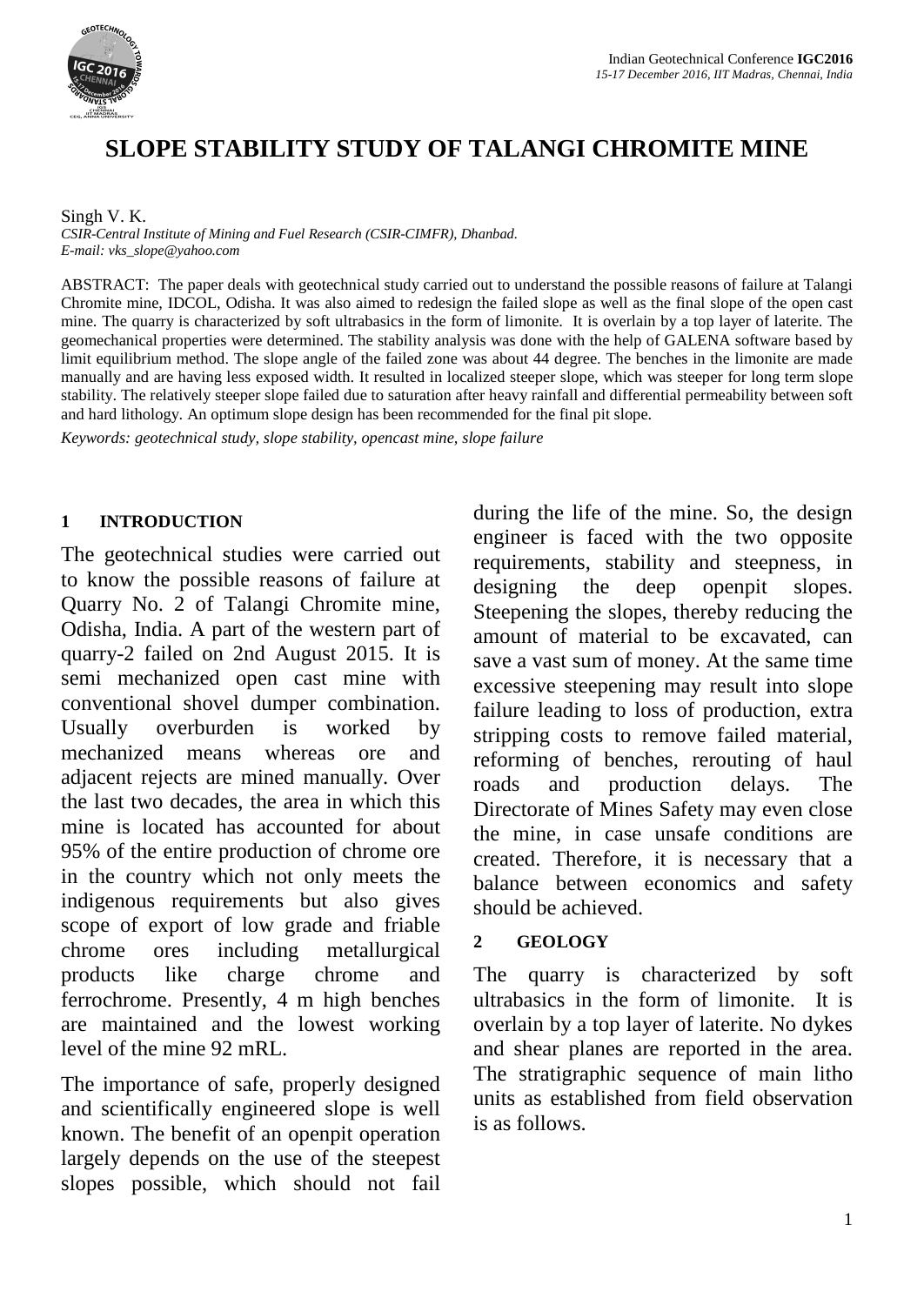Alluvium and Laterite

Yellow limonite

### Serpentinite

Chromite

The top formation is top soil and weathered laterite. The ultramafics with pyroxenitedunite suite of rocks have been completely altered into limonite. These are soft, yellow to brownish in colour. The chromiferrous dark brown coloured laterite occurs as a capping over a major part of the leasehold. Both the hanging wall and footwall mainly consists of limonite, which are derived from ultramafics.

### **3 GEO-HYDROLOGY**

The average rainfall in the area is about 1300 mm/ annum. About 90% of the precipitation in the valley escapes as surface run off. There is no perennial source or channel of water near the mine. The groundwater, in virgin area, occurs under unconfined condition in the top laterite. The laterite forming the top mantle has high porosity and permeability, there by forming upper aquifer. The water generally remains in unconfined condition.

### **4 GEO-MECHANICAL PROPERTIES**

It is prudent to know the engineering properties of the slope mass, which will influence the analysis for slope stability. The visual inspection of the existing slope was made. The samples of slope mass were collected from different parts and depths of the existing pit. The specimens were tested in the Soil & Rock Mechanics Laboratory of CIMFR. The relevant strength properties, which were determined in the soil and rock mechanics laboratory of CIMFR and subsequently used for slope stability analyses, are summarized in

Table 1. The rock mass rating was also used to estimate the strength properties.

Table 1 Geo-mechanical Properties

| Lithology                 | <b>Bulk density</b><br>(kN/m <sup>3</sup> ) | c<br>(kPa) | (degree) |
|---------------------------|---------------------------------------------|------------|----------|
| <b>Top soil</b>           |                                             | 14.6       |          |
| 18                        |                                             |            |          |
| <b>Weathered laterite</b> | 15.3                                        | 44         | 18       |
| <b>Limonite</b>           | 14.4                                        | 30         | 16       |
| <b>Serpentinite</b>       | 25.5                                        | 190        | 24       |
| Ore body                  | 16.8                                        | 96         | 24       |

## **5 SLOPE STABILITY ANALYSIS**

The stability analysis was done with the help of GALENA software based by limit equilibrium method with the following considerations, based on the findings of field visit and experimental work. In a single stability analysis, at least one thousand failure circles were run to determine the most critical failure circle with minimum factor of safety. The Bishop method was used for analysis.

The ore body is steeply dipping; the profitability of the mine is largely dependent on the steepest possible final slope angle. The ultimate slopes of the quarry will be mainly formed in limonite and serpentinite.

The slope stability analyses for the mine in drained condition are mentioned in Table 2. The most likely geo-mining condition of the proposed final pit would be drained condition from available information as discussed above.

Table 2. Stability Analyses of Pit Slopes

| Mine details                   | <b>Factor</b> of<br>safety | <b>Figure</b><br>no. |
|--------------------------------|----------------------------|----------------------|
| <b>Collapsed zone</b>          | 0.98                       | Fig. 1               |
| <b>Proposed final slope at</b> | 3.05                       | Fig. 2               |
| collapsed zone                 |                            |                      |
| Proposed final SE pit slope    | 2.24                       | Fig. 3               |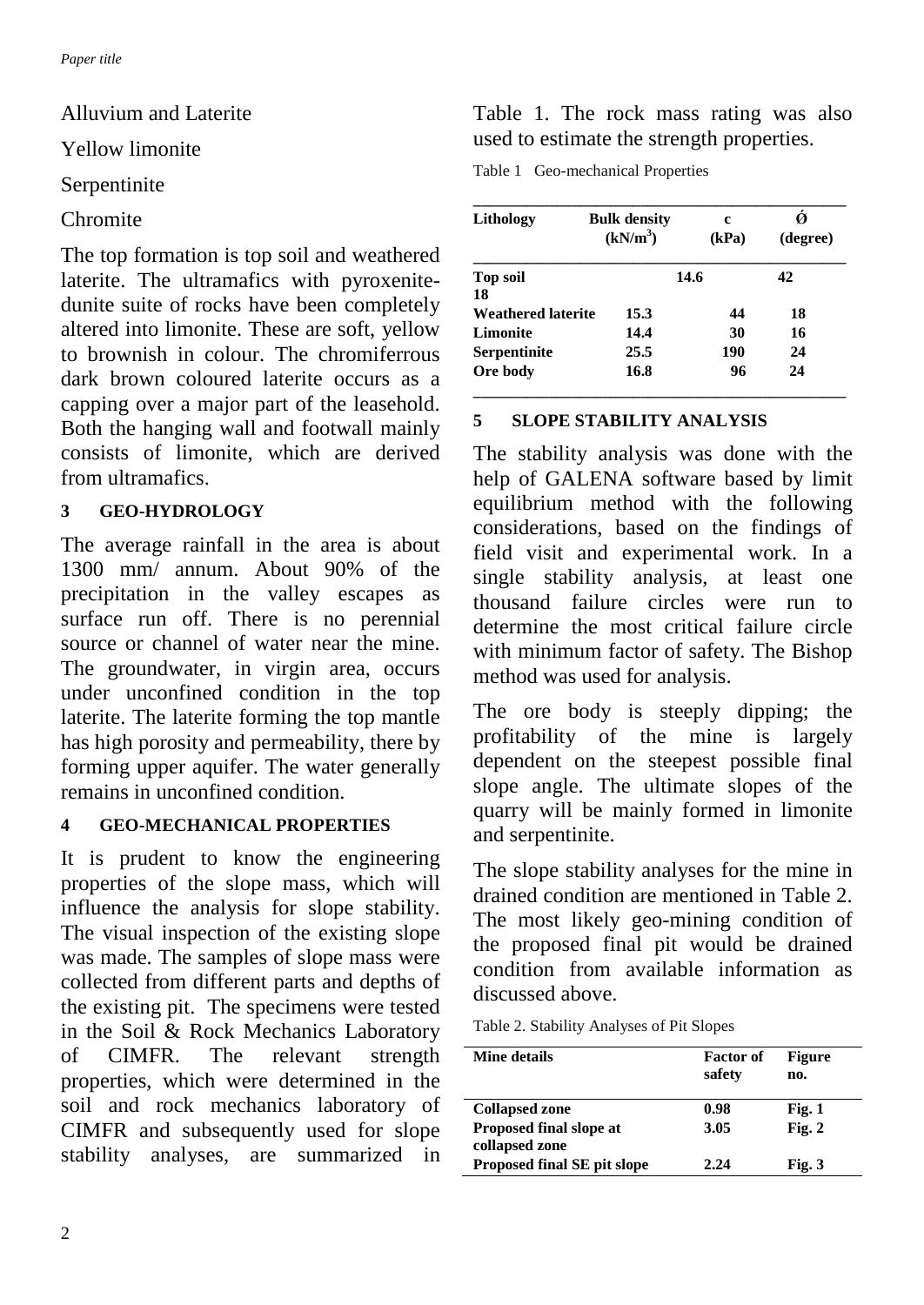

Fig. 1 Stability analyses of failed mine slope



Fig. 2 Stability analyses of reformed mine slope



Fig. 3 Stability analyses of proposed final hangwall slope

### 6 **RESULT AND DISCUSSION**

The stability analysis shows that factor of safety of the most likely western failed slope profile just before the failure was 0.98 (Fig. 1). The minimum factor of safety for long term slope stability in mines

should not be less than 1.3 (Hoek and Bray, 1981). On the basis of the failed slope profile provided by the mine management, field observation, engineering judgment, previous experiences of slope failures and failure analyses, and the possible reasons of the slope failure would have been as under.

The slope angle of the failed zone was about 44 degree. The benches in the limonite are made manually and are having less exposed width. It resulted in localized steeper slope, which was more for long term slope stability. It resulted in high stress development.

The area experienced unusual heavy downpour before failure. It shows that the heavy rainfall had occurred just before, during and after failure. It was observed that the drains along the crest and toe of the failed zone were got blocked at few locations. It would have resulted in stagnation of water at these locations, which would have been resulted in water saturation in the relatively steep slope mass. It was observed that base of failure was along the contact of loose limonite and hard serpentinite. Due to differential permeability between soft and hard lithology, the water flow through it would be slow. The contact zone would be saturated due to differential permeability between two layers. It results in saturation of soft layer along the contact of soft and hard lithology.

The relatively steeper slope failed due to saturation after heavy rainfall and differential permeability between soft and hard lithology. The failed mass should be pushed back to form new benches.

The failed zone should be reformed by pushing back the benches. The push back